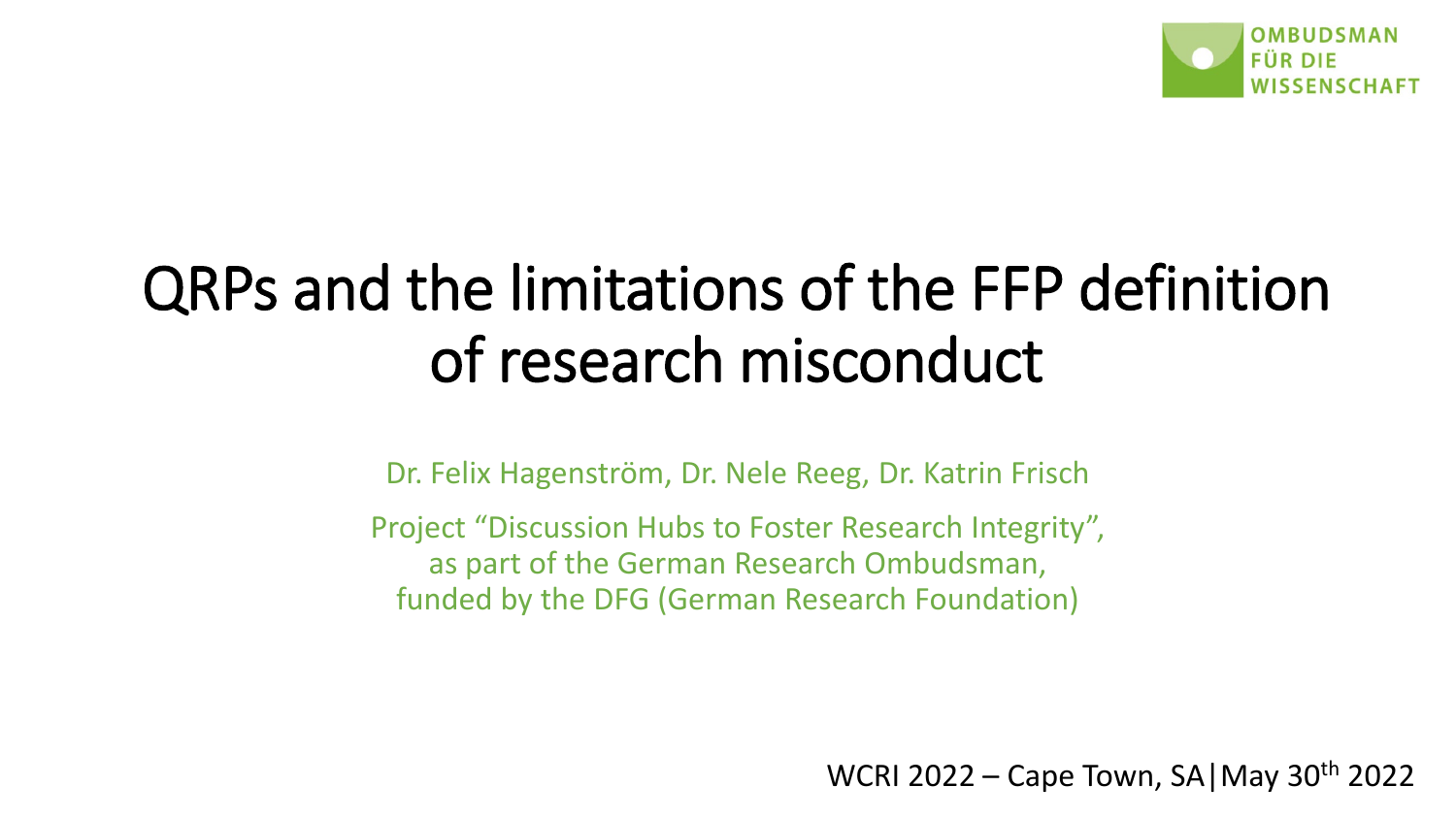## Structure of the German Research Ombudsman



**The Office: first point of contact for questions and enquiries, confidential advice**





Dr. Hjördis Czesnick Head of Office

Fanny Oehme M.Sc.



Michaele Kahlert M.A.

#### **Project: Discussion Hubs to Foster Research Integrity**





Dr. Katrin Frisch Dr. Felix Hagenström Dr. Nele Reeg



#### **The Committee: assessing enquiries, solutionorientated conflict mediation**



Prof. Dr. Eric Steinhauer (Spokesman) Director of the University Library University of Hagen

Prof. Dr. Renate Scheibe Plant Physiology University of Osnabrück



Prof. Dr. Daniela N. Männel Immunology University of Regensburg

Prof. Dr. Roger Gläser Technical Chemistry University of Leipzig



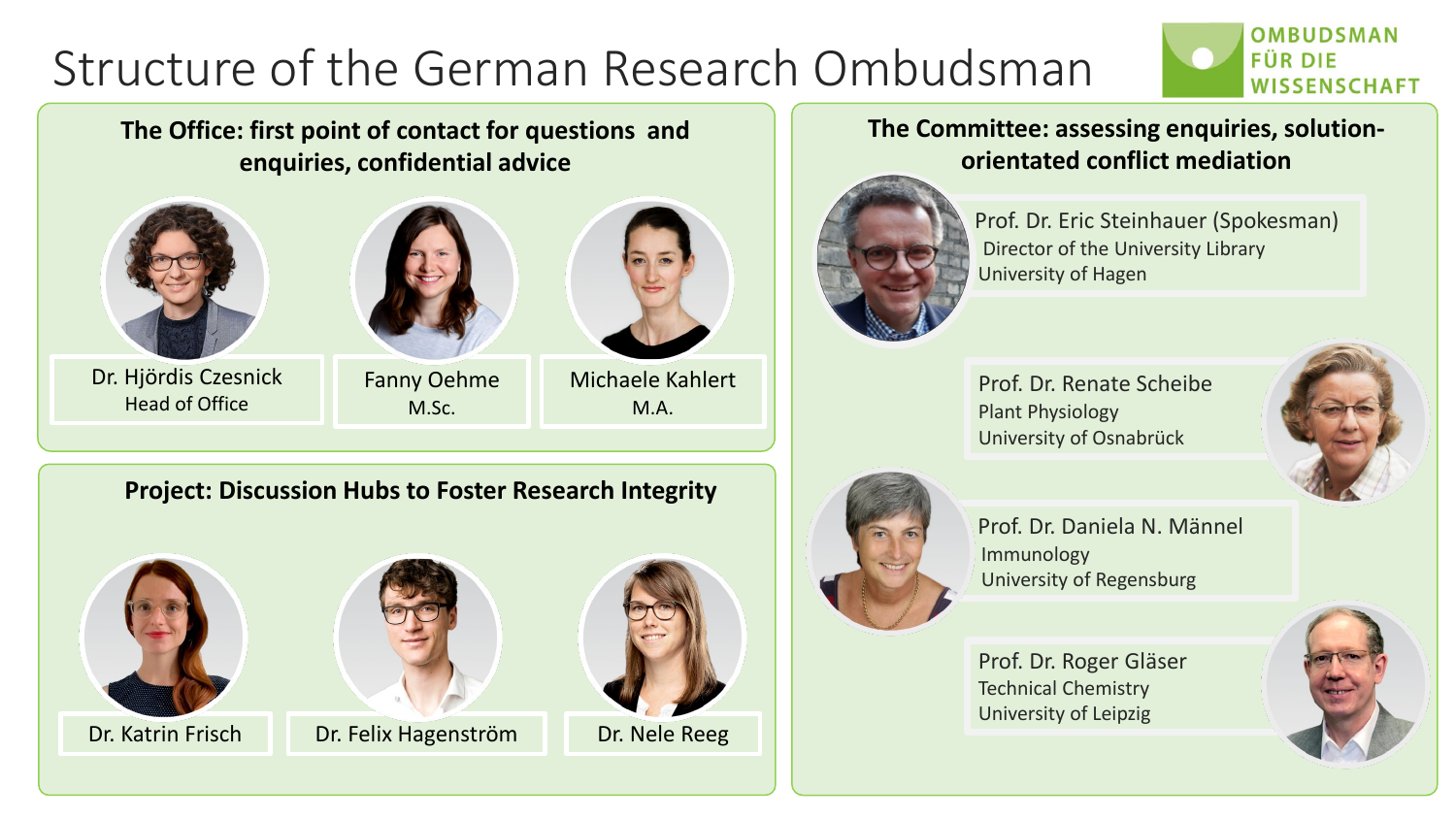#### Discussion Hubs to Foster Research Integrity (funded by the DFG)





Discussion hub: "Authorship criteria and best practices in authorship conflicts" Project coordination: Dr. Nele Reeg



Discussion hub: "Dealing with research data" Project coordination: Dr. Katrin Frisch

Discussion hub: "Dealing with plagiarism in academia" Project coordination: Dr. Felix Hagenström



Located on the boundary between *research* and the *work of the German Research Ombudsman.*

Translation and sharing expertise from the German Research Ombudsman with others.

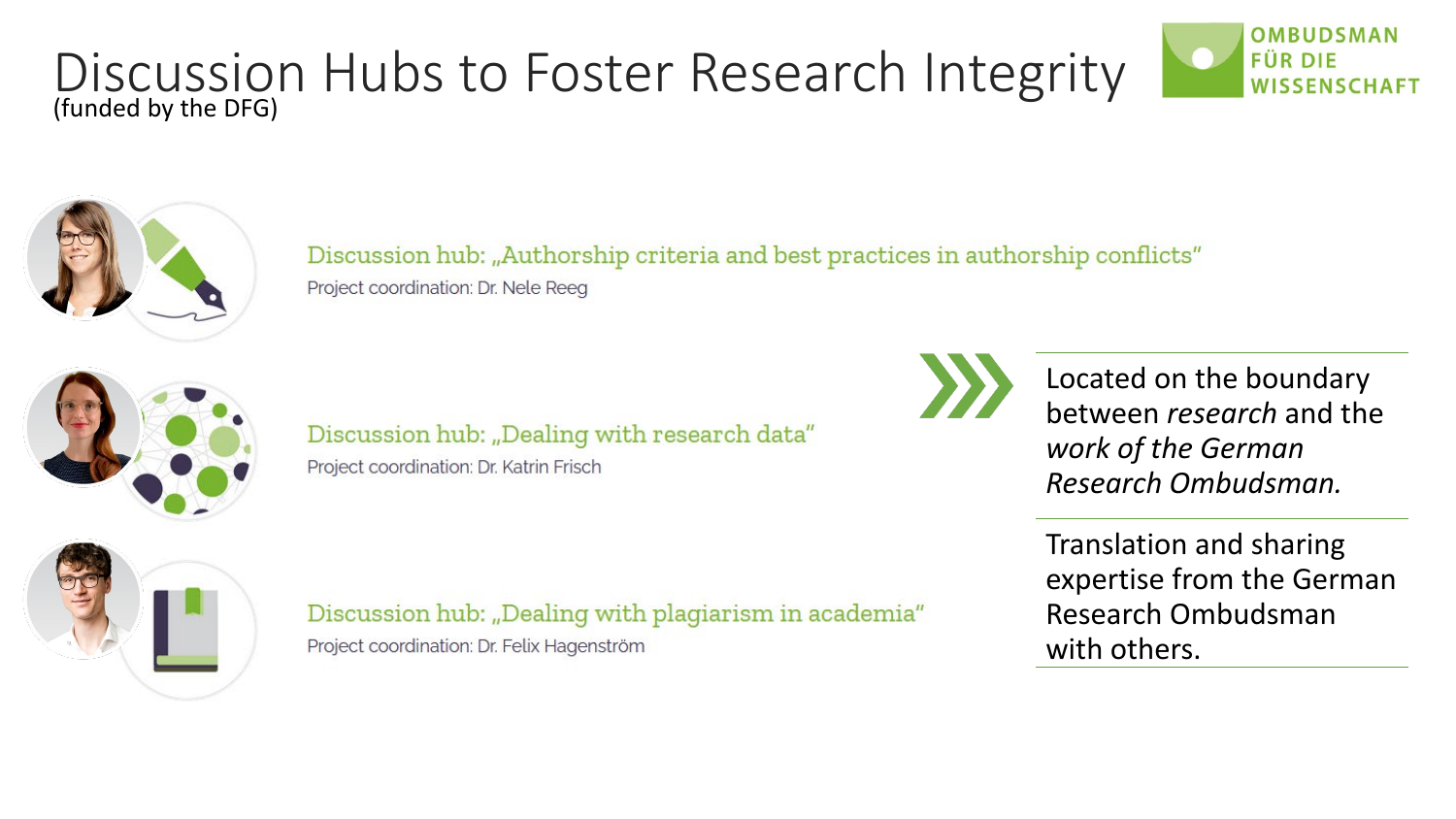### Discussion Hubs to Foster Research Integrity (funded by the DFG)



## Main Aims of the Project



Book *Fairness in Science*: commentary on current challenges (due to be published in autumn 2022)



**Bringing together** diverse experts and stakeholders for interviews, workshops and panel discussions.

**Developing guidelines** supplementary to the standards of good research practice formulated in the DFG Code of Conduct.



DFG Guidelines for Safeguarding Good Research Practice, 2019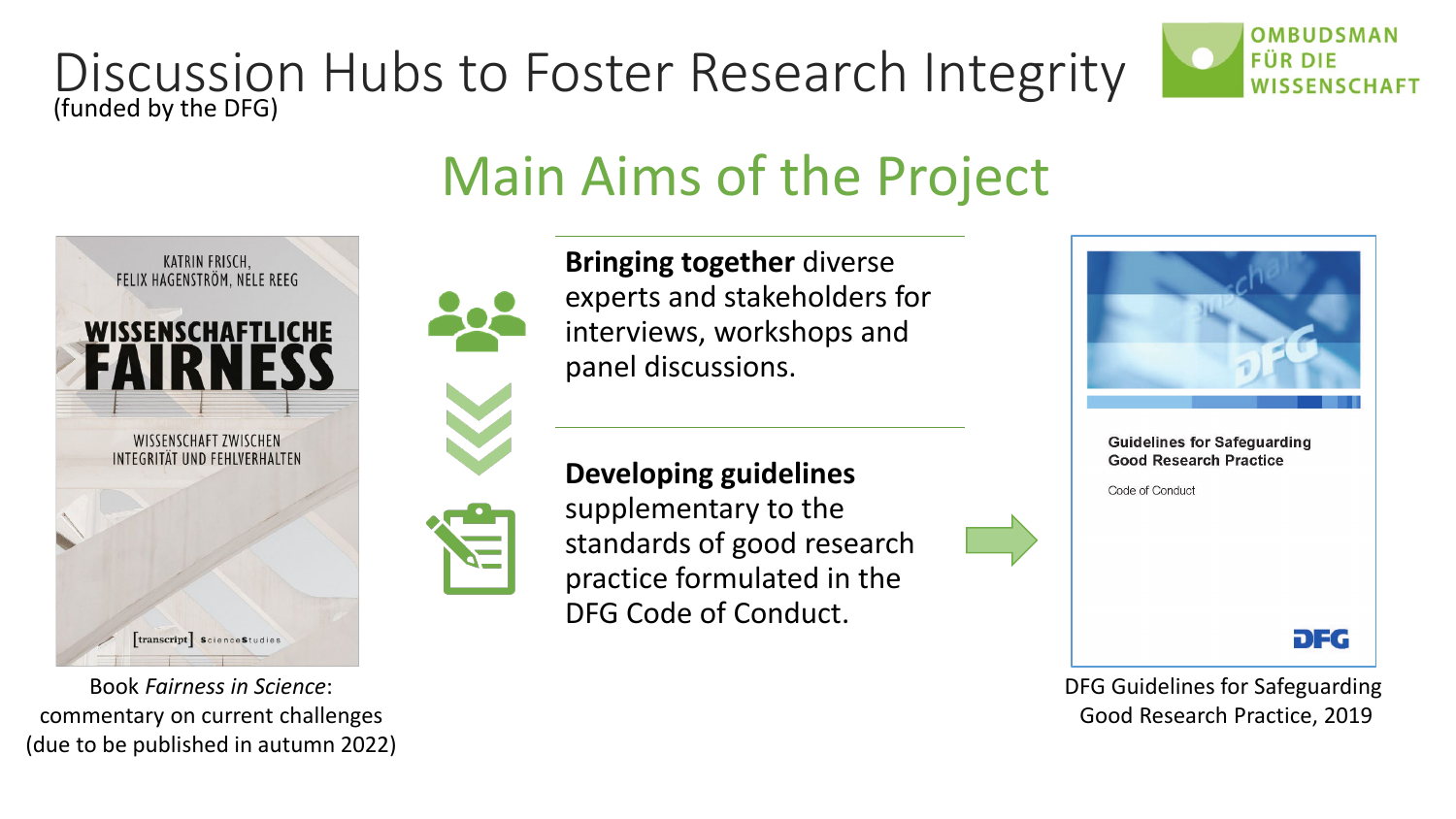## Research Misconduct vs. QRP



**Research Misconduct:** comprises *fabrication, falsification*, and *plagiarism* (FFP) → most common definition.

**Questionable Research Practices:** do not fall under misconduct, but still are at odds with Good Research Practice (GRP).

*Examples*:

- Idea, conception or design: e.g., insufficient review of current literature, deselecting appropriate methods.
- Data acquisition, analysis or interpretation: e.g., hypothesizing after the results are known, ignoring negative results, cherry picking of data, lack of validation.
- Publication: e.g., salami slicing, self-plagiarism, inappropriate attribution of authorship, selective reporting of results (cf. Ravn/Sørensen 2021; Hall 2019).



**From the point of GRP**, both research misconduct and QRPs constitute a deviation, if not a violation.

 $\triangleright$  Fostering research integrity needs to give consideration to QRPs.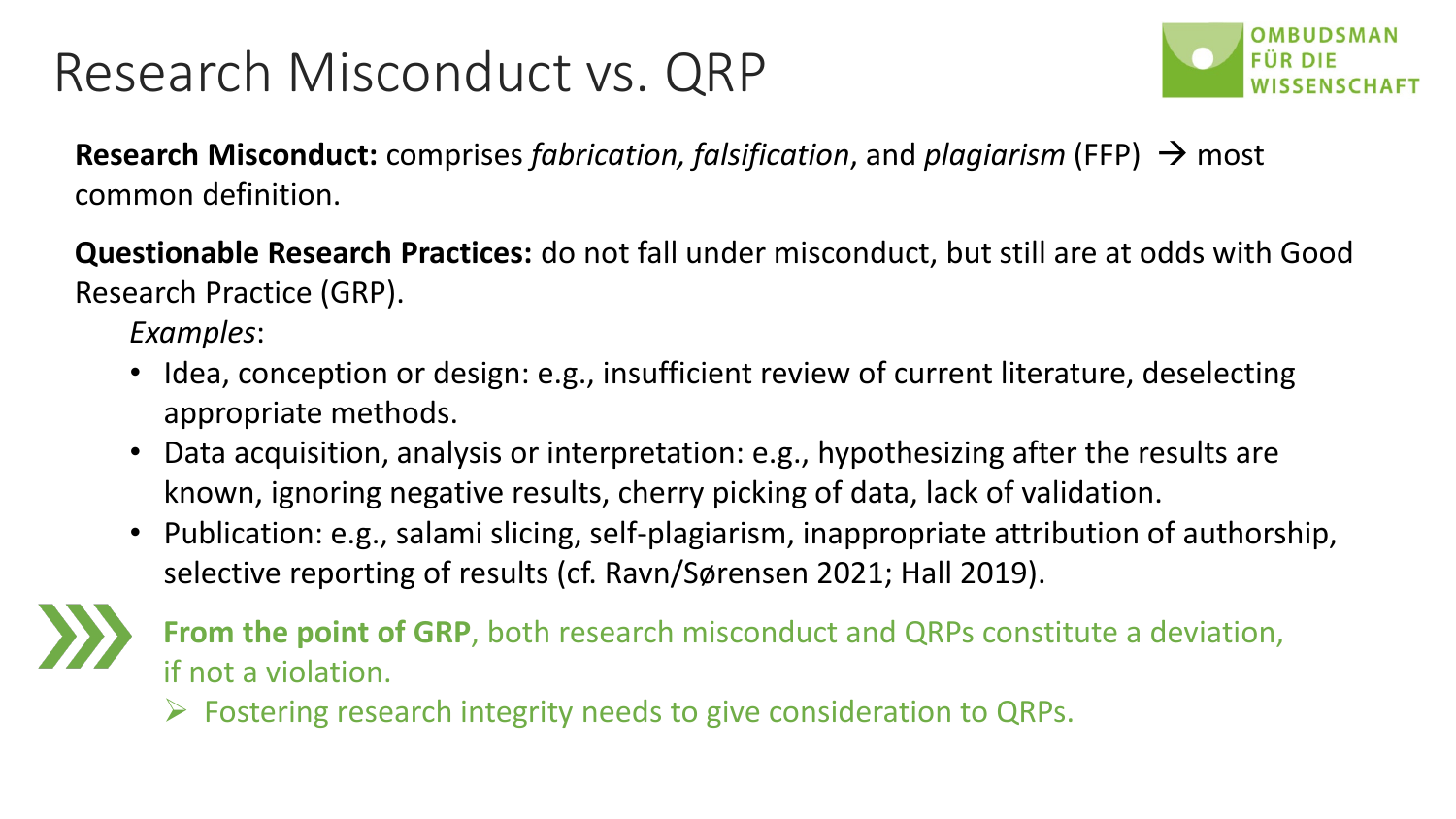## Negative Impact of QRPs



| <b>Impact on Science</b>                                                         | <b>Impact on Society</b>                                                                                   |
|----------------------------------------------------------------------------------|------------------------------------------------------------------------------------------------------------|
| • Cluttering the literature with science<br>that's neither robust nor replicable | • Waste of taxpayer money                                                                                  |
| • Loss of trust in science and its findings                                      | No improvement of knowledge, but instead<br>impairment of gathering robust knowledge                       |
| • Misallocation of credit                                                        | Negative effects on policy making and<br>discourses in society as well as on decisions by                  |
| • Waste of money and resources                                                   | people who rely on science for their<br>professional duties                                                |
|                                                                                  | $\triangleright$ Acknowledging the <b>detrimental impact</b> of ODDs voids the exampent that ODDs are less |

- Acknowledging the *detrimental impact* of QRPs voids the argument that QRPs are less serious than FFP
- $\triangleright$  Detrimental aspect should not only be tied to the specific category of deviation from good research practice (misconduct or not) but also to the *outcome* of said deviation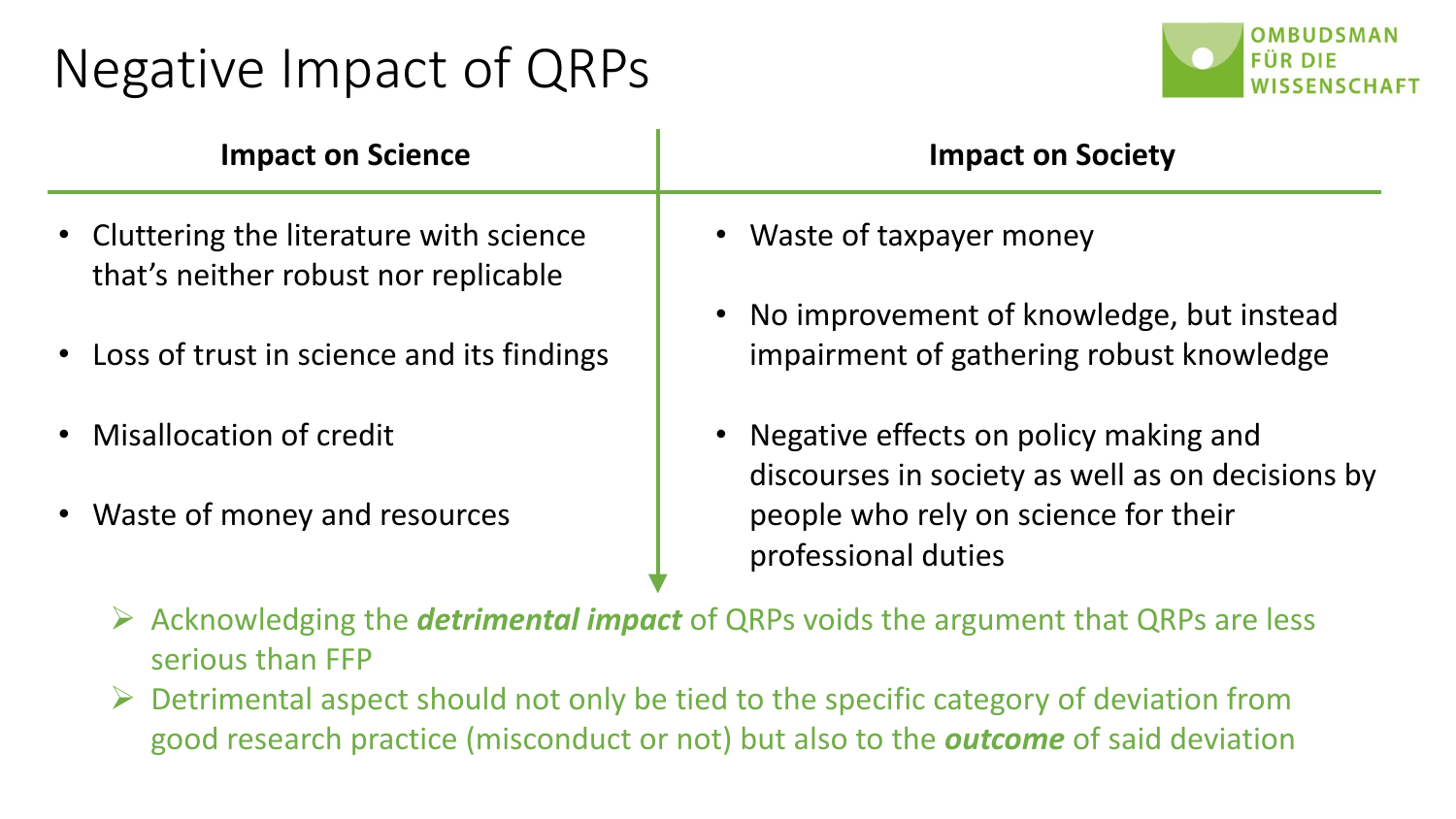## Prevalence of QRPs





Despite the lack of precise numbers: **serious issue** that needs addressing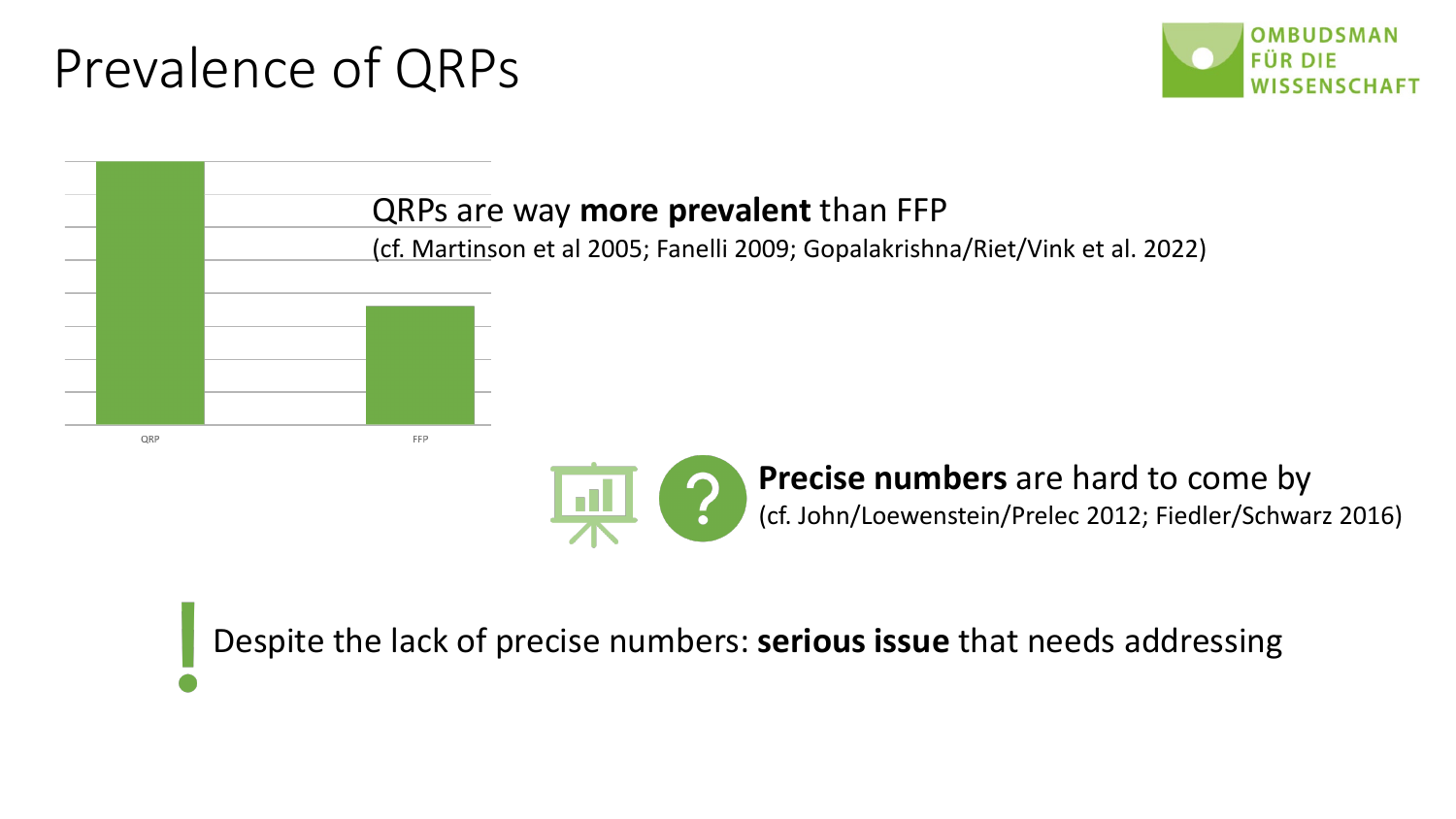## Unresolved issues

#### **No consensus on:**

- what constitutes QRPs
- what constitutes misconduct
- assessing the severity of QRPs



#### **Lack of:**

- guidelines that explicitly address QRPs and their distinction from misconduct
- discipline-specific debates on QRPs
- guidelines that specify rules for specific research contexts

#### **Practical difficulties**

#### **for research integrity officers and institutions**:

- in mediating cases of conflict
- in determining appropriate sanctioning and



## What adds significance to these issues **preventive measures**

- With more international collaboration, a cross-cultural, cross-national understanding becomes increasingly important
- QRPs can also be read as a symptom of science being broken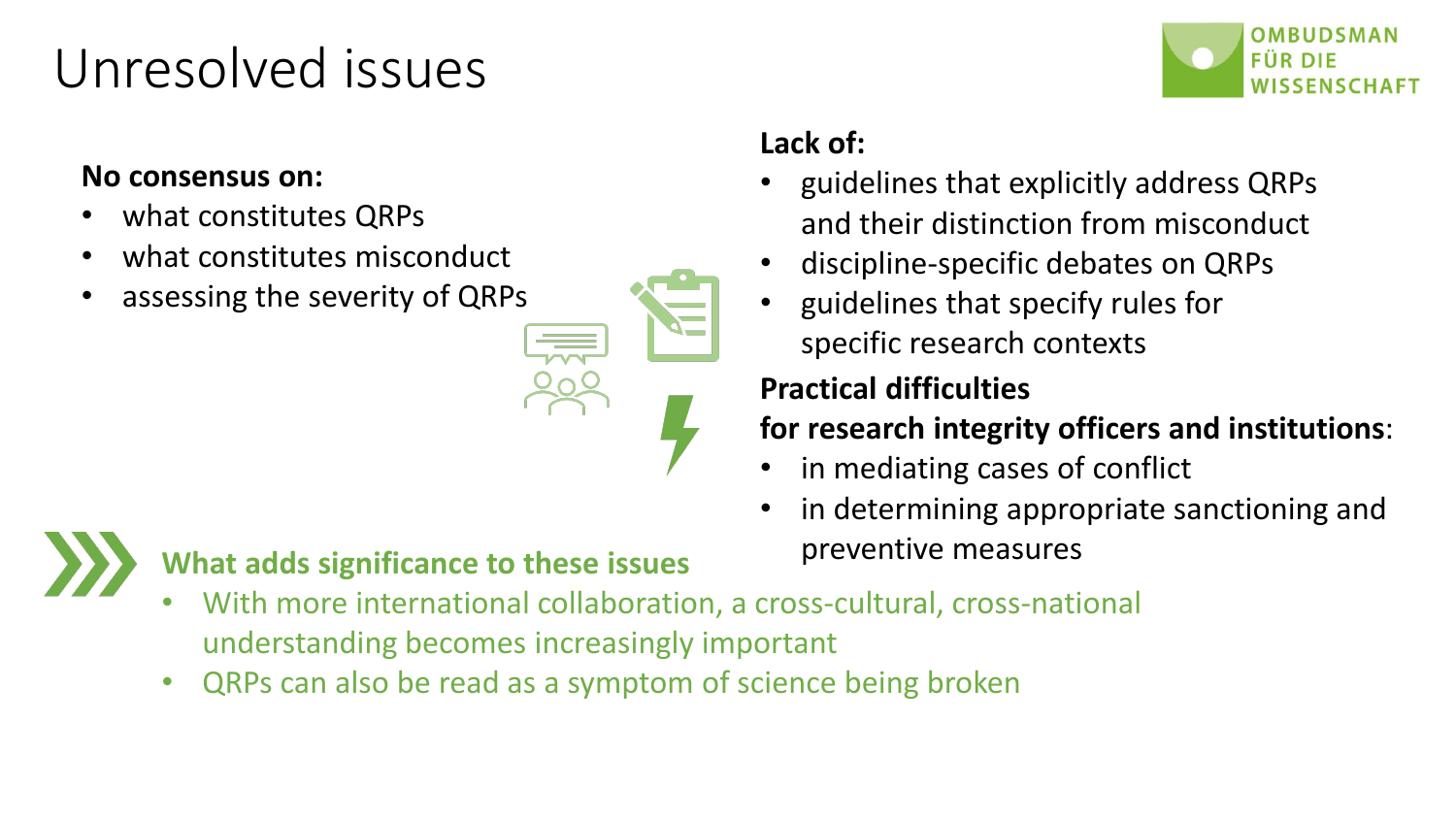## Recommendations



**Change of terminology** around misconduct and QRPs: establishing the term "**detrimental research practice**" (DRP) (as suggested by the NASEM report 2017) – at least for some QRPs (where "questionable" might be seen as euphemistic)

> Development of **recommendations** for handling cases of conflict: in form of guidelines, FAQs or case examples including adequate solutions (esp. useful for research integrity officers and institutions dealing with such cases)

**Preventive measures**: Apart from training and rising awareness, addressing the incentive structures in academia is of crucial importance. Currently, QRPs are rewarded. Better instead: **rewarding research** practices **in line with GRP**.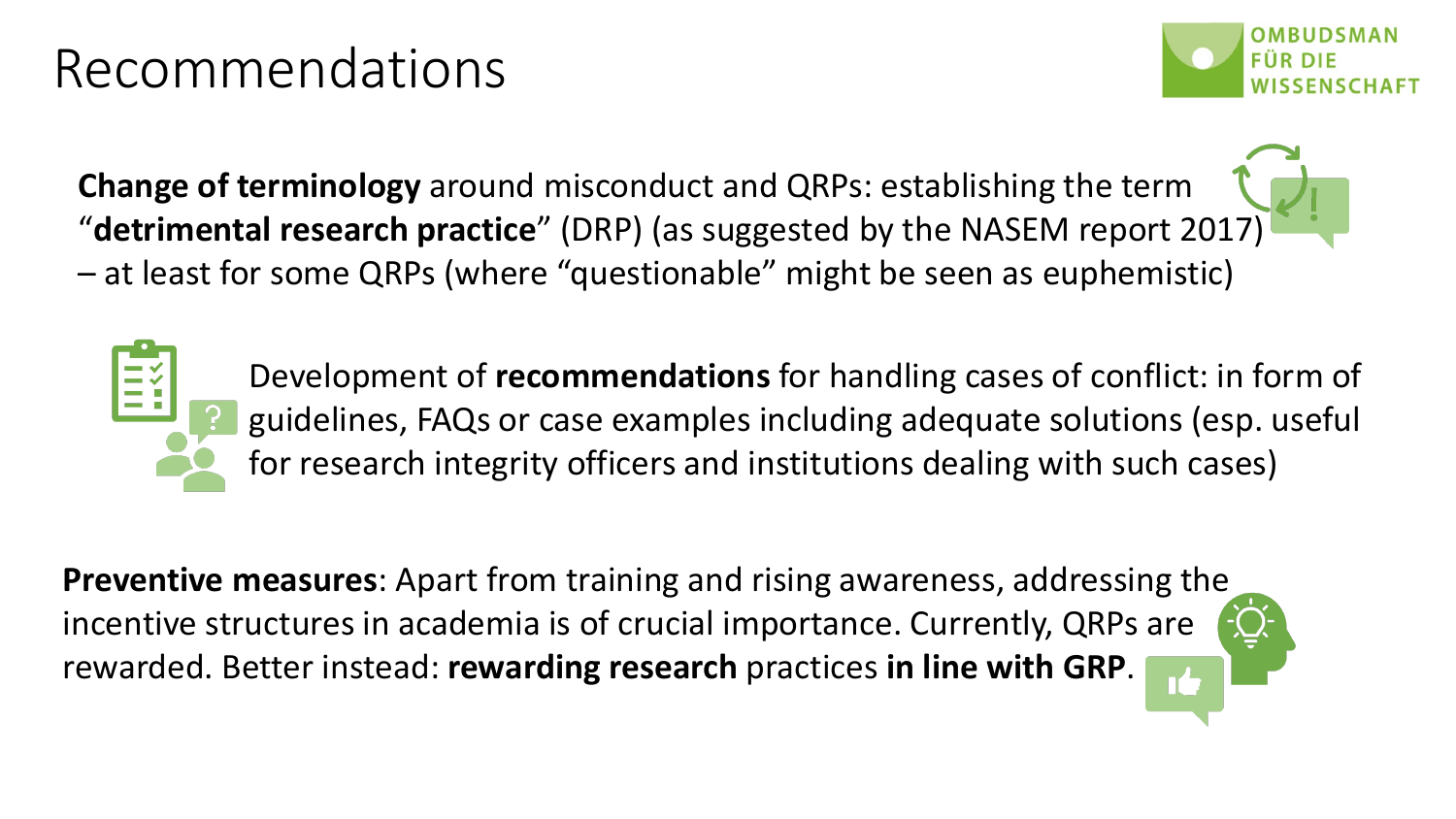Photo by Eugene Chystiakov on Unsplash

# **Thank you for your attention!**



**www.ofdw.de/discussion-hubs felix.hagenstroem@ofdw.de nele.reeg@ofdw.de twitter.com/NeleReeg katrin.frisch@ofdw.de twitter.com/FrischKatrin**